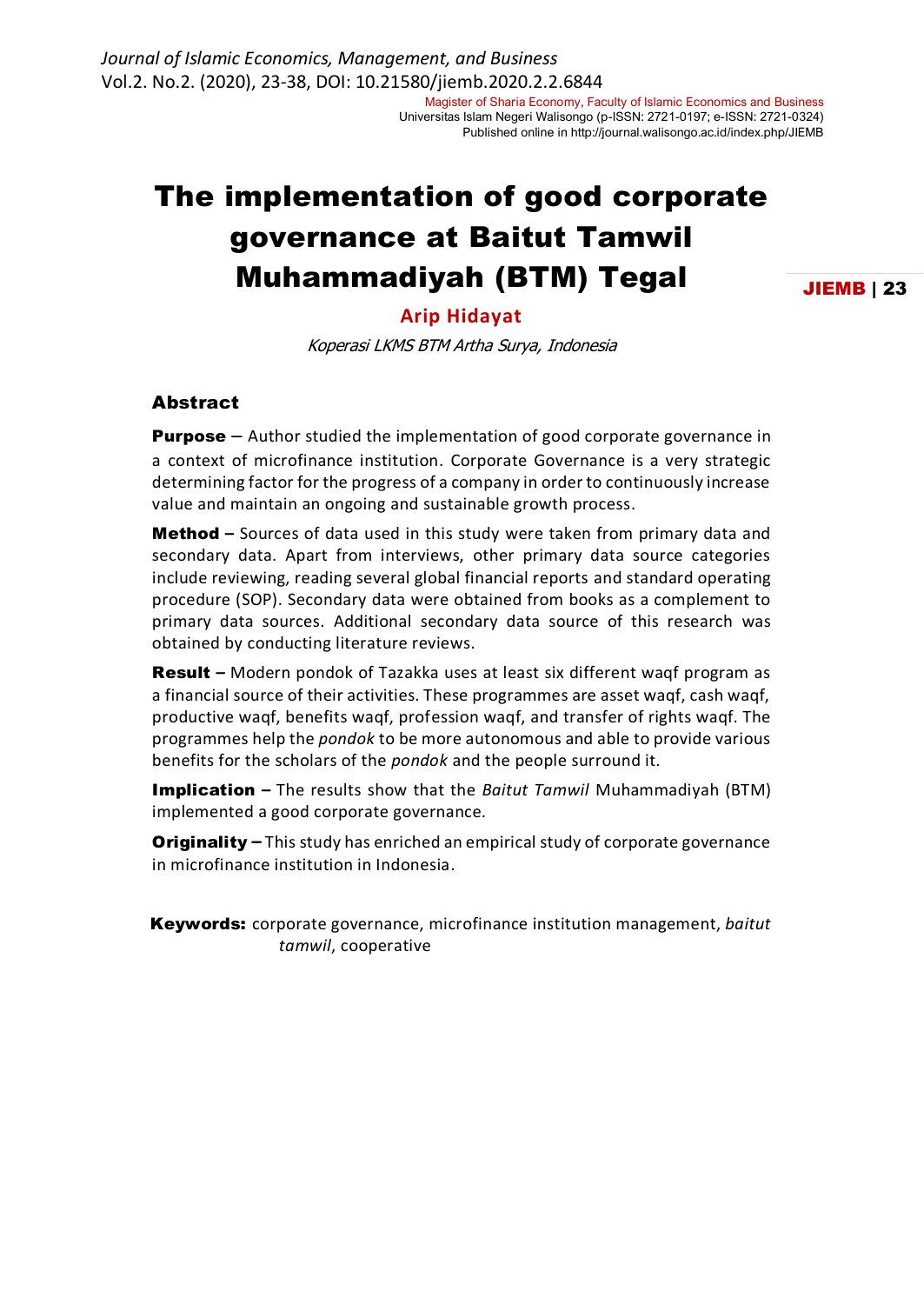## Introduction

JIEMB | 24

Implementation of Good Corporate Governance is greatly strategic to determine factors for a company's development to continuously increase its value and maintain its ongoing and sustainable growth processes. Every company is obliged to continuously work hard to obtain benefits from the implementation of Good Corporate Governance by examining the concept of Good Corporate Governance performed by the developed countries since 1980. The warming corporate governance issues since then was in line with the needs of the economic system in response to the bankruptcies of several top companies (Wibowo, 2010). With the concept of Good corporate governance, it is a part of humans' endeavors so that every company runs well and produces the best results.

Everyone hopes that their business will run well. Each group of investors also hopes that their investment will produce the best with healthy finance, and management, so that the company will reap the public's trust. Regarding to how expensive a belief is, there was a case where the management of Baitut Tamwil Muhammadiyah (known as BTM) in Brebes Regency prohibited its manager from submitting the financing to the Central Java BTM center to fulfill its liquidity in May 2019 or in Ramadan 1440 H. This prohibition was issued due to the increasing factor of Non Performing Financing (NPF) in BTM has reached two digits.

It seems that the non-performing loans at BTM Brebes have made some successors reluctant to signing the financing applications. When communicated by the manager to the central management of Central Java BTM, the answers explained that the Non Performing Loans (NPF) is a risk for every financial institution including BTM. Therefore, every financial institution does not have to run from the risk but should manage the existing risks not to become a time bomb destroying the financial business services in the related institutions. At least, the NPF value of 5% set by Bank Indonesia for the financial institutions is a measure for every financial institution to always maintain its minimum NPF value (Regulation of Central Bank of Indonesia).

Once again, every financial institution needs to manage its business risks properly to minimize the possible loan problems. The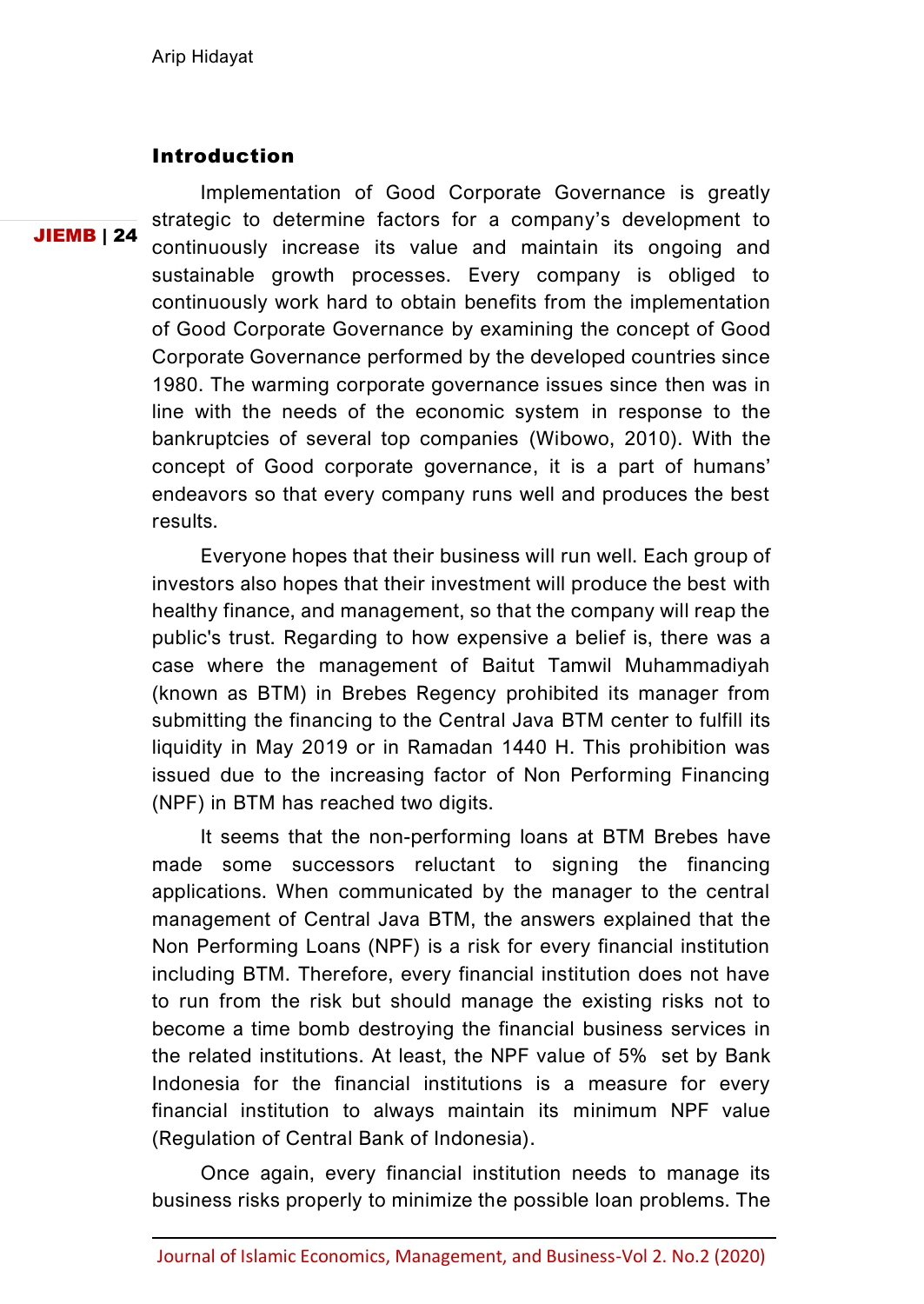management illustration above teaches us that a company will gain the trust from the public when the campany is well managed and looks healthy in both finance and management.

Healthy finance and management are two absolute requirements for the success of BTM. So, when BTM wants to be financially healthy, for example, it must be able to manage its potential risks by identifying, measuring, monitoring and controlling risks arising from all existing business activities at BTM (Regulation of Central Bank of Indonesia No.13/23/PBI/2011). The risk control pattern is in the field belonging to the financing committee board consisting of leadership elements from the BTM policy makers. Even so, when BTM wants its employee performance mechanism to run in orderly, maximally and efficiently, the policy makers at BTM must issue the related regulations. Thus, the employee performance mechanism clearly has its own operational rules and standards.

It is necessary to understand that Baitut Tamwil Muhammadiyah (BTM) as a Sharia microfinance institution is a new phenomenon in Indonesia with its distinctive features since belonging to a religious organization, namely Muhammadiyah organization engaged in economy. The other unique reason is that, from the operational side, even though BTM is similar to batul maal wa tamwil (BMT), BTM firmly chooses a special path which is profit oriented, and leaves maal management to amil zakat, infaq, and shadaqah to Muhammadiyah (Lazismu) institutions.

In the government, BTM is institutionally included into the field of Sharia cooperatives. Sharia cooperative is a form of non-bank financial industry which has continuously experienced a rapid growth. The data in 2018 showed that the number of KSPPS units belonging to the Sharia cooperatives has already reached 2,253 units (1.5% of the number of cooperative business units), not including the Sharia cooperatives included in the Sharia microfinance institution (LKMS) units under the supervision of the financial services authority (OJK), so that the growth of Islamic cooperatives as an industrial infantry is quite impressive. This number is expected to continuously grow as the sharia-based financial industry develops (Fidiana, 2017).

BTM with all its uniqueness deserves to be the research object. Only few studies have discussed the BTM. Therefore, the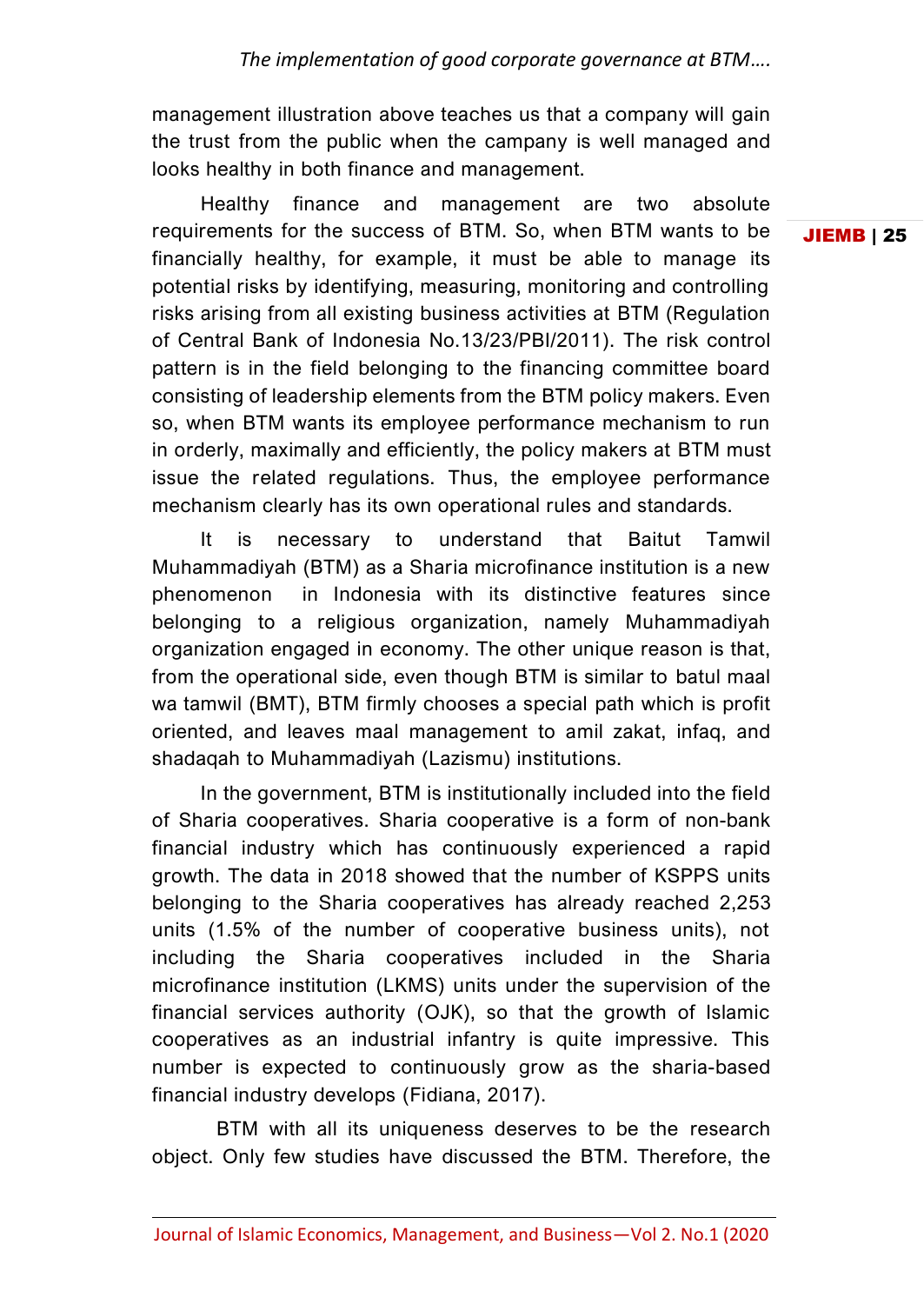researchers have considered BTM in Tegal Regency as the research object.

JIEMB | 26 (known as Koperasi LKMS BTM), as a Sharia microfinance business The presence of Islamic microfinance institution of Artha Surya Baitut Tamwil Muhammadiyah Cooperative in Tegal Regency institution in Tegal Regency has participated especially in enlivening the treasures of Sharia cooperatives in Tegal Regency and deserved appreciation. Yet, its business development needs to be well aware. So that the Sharia microfinance business has positive impacts without resulting in destructions.

> Several factors should be well supervised for the security of Sharia microfinance business in the BTM of Tegal Regency. First, in its operational activities, BTM has not yet been guaranteed by the deposit insurance agency (known as LPS/Lembaga Penjamin Simpanan). Thus, BTM has a fairly large risk, especially in terms of financing distribution. Even in the process of analyzing the prospective customers, BTM in Tegal Regency has not used the BI Cheking application. In distributing its financing, the BTM in Tegal Regency has used a murabahah contract based on a profit margin and a mudharabah contract with a profit sharing. The distributed products used two contracts equally vulnerable to the occuring risks (Yulianti, Bustami, Atiqoh, & Anjellah, 2018).

> Second, the annual business data calculation for the BTM in Tegal Regency has reached the assets of IDR 15.2 billion with the capital of IDR 1.5 billion, the out standing of only IDR 9.4 billion, and Non Performing loans (NPL) of up to 30% that this certainly cannot be said to be balanced. Third, the BTM in Tegal Regency with the financing products, such as buying and selling on motor vehicles, financing business capital, and others using four types of contracts: murabahah, mudharabah, ijarah, and qard. The details of murabahah receivables of IDR 5,286,584,159, multi-service ijarah receivables of IDR. 2,692,823,176, and ijarah receivables: IDR 10.500.00. The data show that the murabahah contract was greatly dominant, and still has to be traced to the truth. Was it natural or vice versa? On the other hand, the imbalance in business processes above is in the contrary.

> The supervision to the Sharia financial-service business of the BTM institutions in Tegal Regency was extremely tight since officially under the supervision of the financial services authority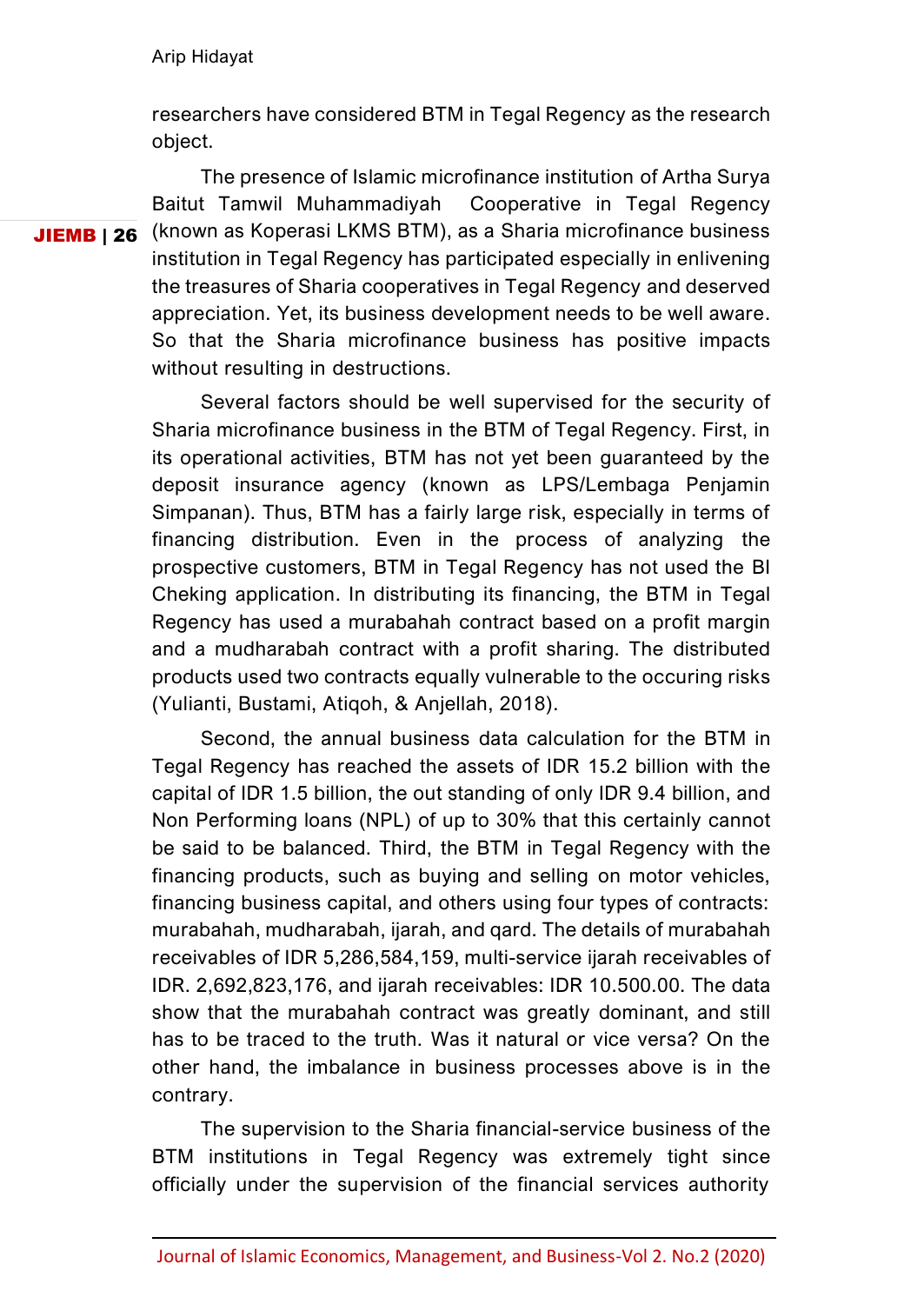(known as OJK/Otoritas Jasa Keuangan). Each supervision, mentoring, and coaching from the OJK was tighter when compared to that of the ministry of cooperatives. The process of legal-formal transactions with customers was performed to a variety of product contracts from the official umbrella of the National Sharia Council (DSN-MUI). The DSN-MUI fatwas have clearly and firmly provided rules for each process of contract form to make the business run well.

JIEMB | 27

One example of fatwa (DSN-MUI) No. 04/IV/2000 on murabahah has mentioned that there are regulations with the aim of preventing the risk of loss of murabahah financing from the related institutions. The points have included that the bank must convey all matters related to the purchases, for example, if the purchase is made in debt. The client should submit a request and promise to purchase an item or asset to the bank. If the bank accepts the request, he must first purchase the asset that he legally ordered the merchant (DSN-MUI No. 04/IV/2000). But in fact, a lot of financing in BTM is involved in bad credit. Muhammad Syaifullah and Endang (2018) agreed that the financing procedure was good. They have published their research results related to the analysis on murabahah financing and mentioned that a good murabahah financing management procedure involves customers including; customer application, customer data verification, financing analysis, committee submission, approval, contract and guarantee agreement, disbursement, and monitoring.

Third, the BTM in Tegal Regency, as a Muhammadiyah-owned charity, is certainly demanded to be more credible. This is because Muhammadiyah has a long history in fighting for the presence of an interest-free credible financial institution, through tarjih The assembly congress in Sidoarjo in 1968, the tarjih assembly congress in Wiradesa in 1972, the tarjih assembly congress in Garut in 1976, and the tarjih assembly congress in Malang in 1989 have also initiated and recommended that Moslems in general and Muhammadiyah members in particular, through the leadership of Muhammadiyah center, seek the realization of an economic system concept, especially related to the banking institutions in accordance with the Islamic principles (Muhammadiyah, 2018).

Any decision based on the fiqh of muhammadiyah summarized in a set of decision book on tarjih muhammadiyah (HPT) vol 3, Chapter III on Bank Interest, in which one of eight decision points is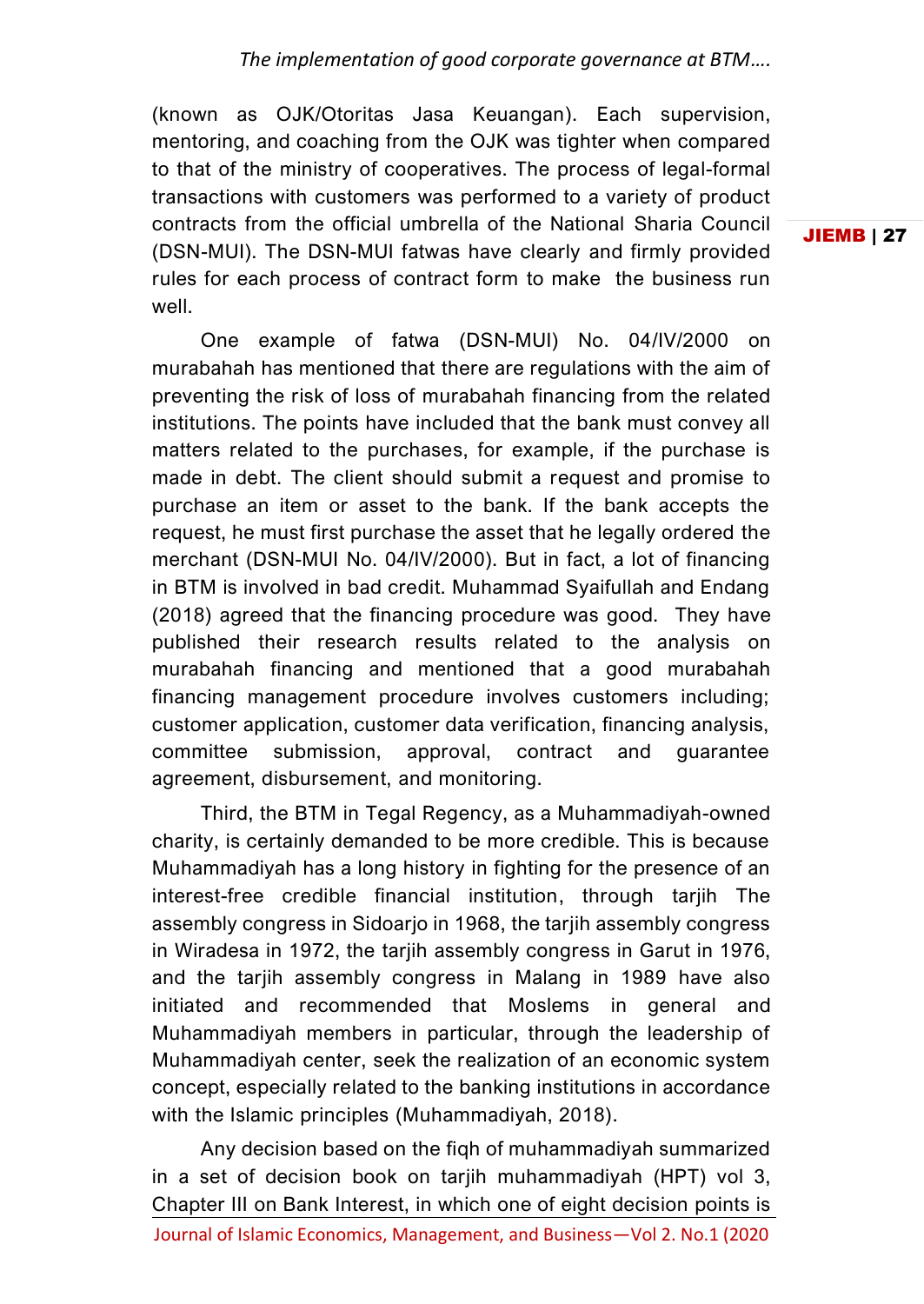that Islamic economy is one economic system based on the Sharia values in the form of justice, honesty, interest-free, and commitment to improve the mutual welfare (Muhammadiyah, 2018). In fact, there is a gap between the strictness of rules and the results which are still far from expectations. The question arises regarding to the good corporate governance of BTM in Tegal Regency. Has the corporate governance of BTM in Tegal Regency well implemented? To what extent are these governance rules applied and evaluated? These questions have inspired the researchers to conduct a further study.

As explained above, a good company is a company which is good in both finance and management resulted from the good governance of all managers, especially the leaders who have made the policies. Therefore, to investigate this issue, the theory of GCG is greatly necessary as an instrument for analysis.

Good corporate governance in Indonesia has become popular since 1997, when the economic crisis hit Indonesia. It is difficult to deny that, during the last ten years, the term of Good Corporate Governance (GCG) has increasingly become more popular and is placed in an honor position. First, GCG is one of the keys to the success of a company to grow and make profits for a long term, as well as win the global business competitions. Second, the economic crisis in Asia and Latin America is believed to have its emergence due to the failure in implementing the GCG.

According to experts, GCG is defined a good organizational governance mechanism in managing the organizational resources efficiently, effectively, economically or productively with the principles of openness, accountability, responsibility, independence and fairness in order to achieve the organizational goals. In theory, Good Corporate Governance (GCG) is a concept/an understanding which can ultimately create a system regulating and controling a company/organization in creating the value added for all stakeholders. Good Corporate Governance (GCG) not only ensures that the management runs well, but also hopes to ensure that the management process runs efficiently.

Based on the backgrounds above, the research problems are formulated as follows:

1. How Good Corporate Governance is implemented by the BTM in Tegal Regency?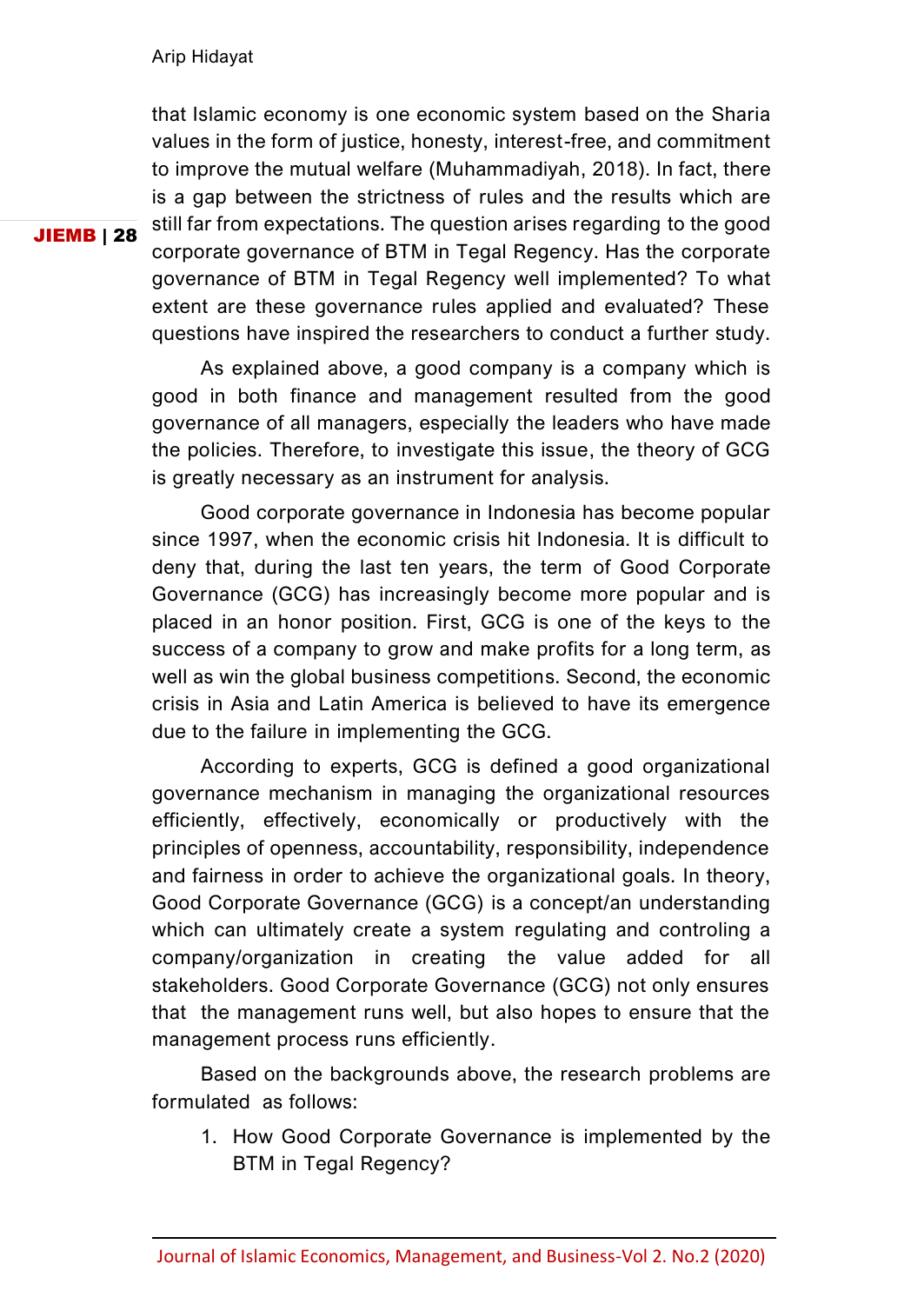*The implementation of good corporate governance at BTM….*

2. To what extent is the theoritical values of Good Corporate Governance implemented in the financial management and organizational decision making of BTM in Tegal Regency?

## Literature review

#### JIEMB | 29

#### Good corporate governance

In language, Good corporate governance means the principles underlying a company management process and mechanism based on laws and regulations and business ethics. The implementation of GCG principles can improve the company performance and longterm economic value for investors and stakeholders.

In theory, Good Corporate Governance (GCG) is a concept/an understanding which can ultimately create a system regulating and controling the company/organization in creating the added value for all stakeholders. Good Corporate Governance (GCG) can certainly ensure the management run well, but the management should not be easily satisfied just by ensuring the management process run efficiently.

Corporate governance is developed based on two main theories, namely stewardship and agency theory. Stewardship theory is developed based on the philosophical assumptions related to the human nature in which humans are intrinsically trustworthy, able to act responsibly, and have the integrity and honesty with others.

The Good Corporate Governance in Islam refers to Al-Quran and Al-Hadith which makes it unique and different from the concept of Good Corporate Governance in the western world view. In Islamic view, corporate governance must integrate the regulatory aspects based on the context of discussing the corporate governance in Islamic financial institutions and several relevant Islamic ethical principles including prohibition of usury, *maysir* and *gharar*, implementation of ethical life behaviors by upholding decency, justice, active in seeking knowledge, diligent, competent in the related fields, upholding the stakeholders' interests, fair competition, openness, confidentiality, as well as respect and fair wage (Hasan, 2012).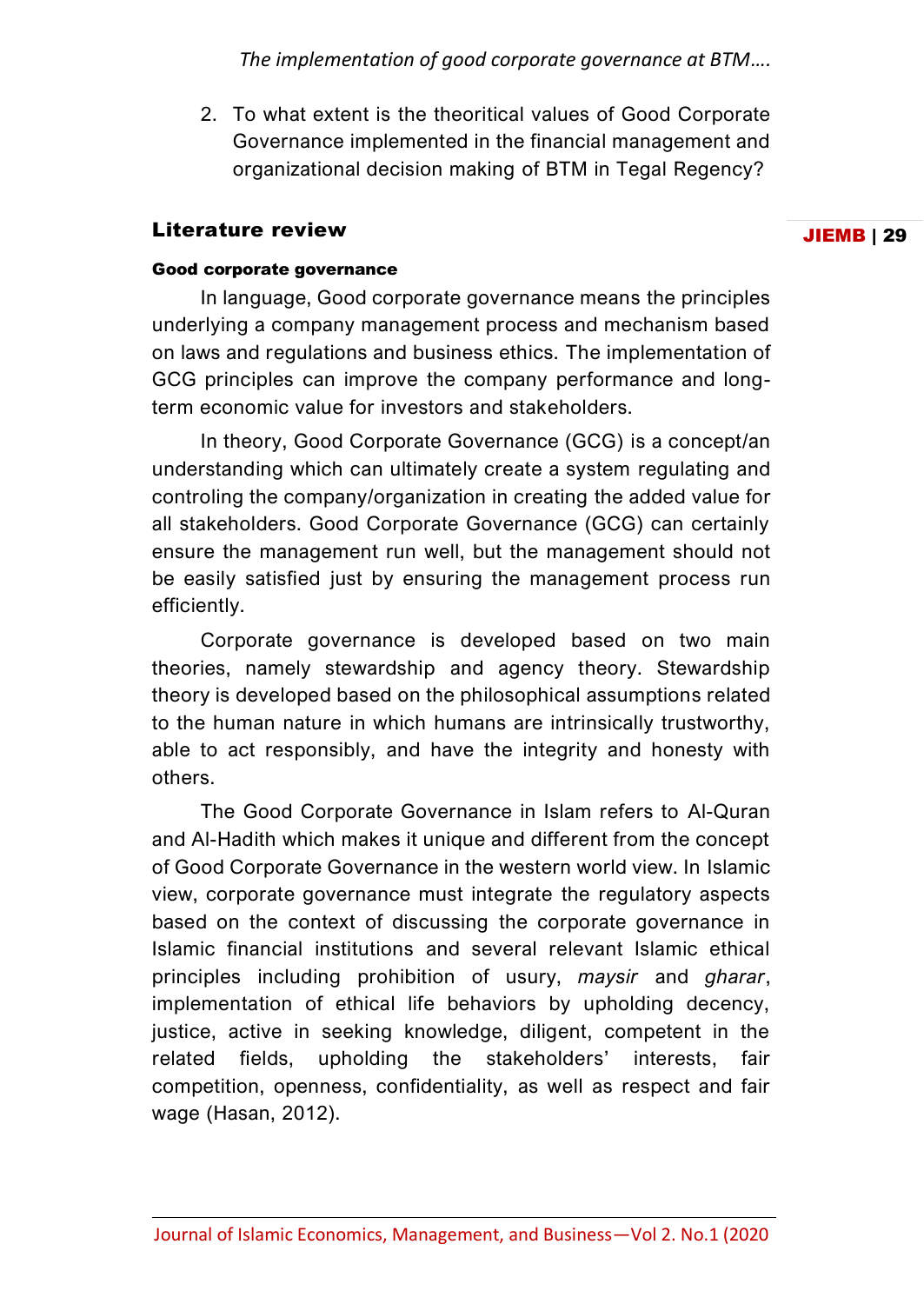## The urgency of good corporate governance implemented by the BMT/BTM

JIEMB | 30

*BMT* as a Sharia financial institution closely serving people's interestsis required to become an example to implement the Good Corporate Governance optimally added with the spiritual concept. *BMT's* spiritual concept is anything related to the Sharia aspects in both product and business ethics which are expected to improve the employee performance and public confidence.

People's assumption that *BMT* is similar to the ordinary saving and loan cooperatives in different uniforms, will slowly erode if BMT has well implemented the Good Corporate Governance equipped with its spiritual aspects. Thus, there are two steps proposed by the researchers to perform immediately, namely *BTM* external audit () and BTM's internal assurance.

#### Methodology

This research is a descriptive qualitative research. The approach method used in this study is an empirical sociological approach. That is research to find the truth based on social facts or social reality, starting from observation, in-depth interviews, document studies and then connected with empirical facts in the field so as to get a conclusion or answer to the problems studied.

The location of this research is at the LKMS Baitut Tamwil Muhammadiyah (BTM) cooperative office, Artha Surya, Tegal district. Data collection was carried out in several ways, namely observation and direct interviews. After the data from the field is collected with the data collection method described above, the writer will manage and analyze the data using descriptive analysis.

### Results and discussion

#### Profile of BTM Artha Surya, in Tegal Regency

The profile and history of the existing BTM Artha Surya, in Tegal Regency cannot be separated from the history of its initial establishment 22 years ago. This was expressed in the author's interview with Mr. Ali Firdaus.

"Good corporate governance was early implemented by *BTM*. *BMT* was migrated to *BTM* and began trying to implement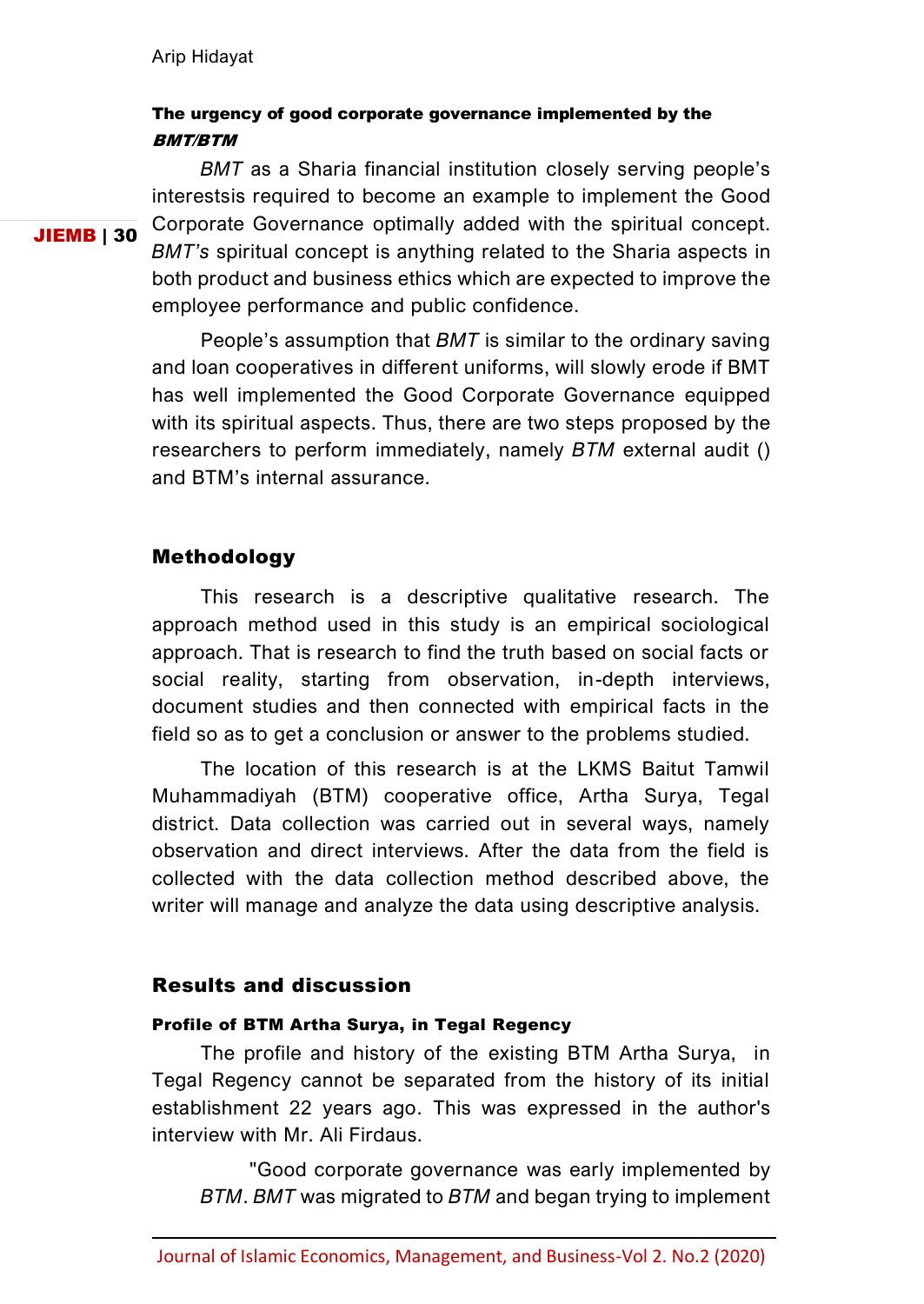a good governance. The *BMT* which was migrated to *BTM* continued to work with one central management at the Central Java *BTM* center originally to well manage the *BTM*".

The *Baitul Mal Wat Tamwil* Artha Surya was inaugurated on February 15, 1998 by the Muhammadiyah Regional Leaders of Tegal Regency, H. Fathi Rozak. The idea in forming the *BMT* began at the Muhammdiyah Regional Conference through its Economic Council to establish a Sharia Public Financing Bank (known as *BPRS/Bank Pembiayaan Rakyat Syariah*). However, because the capital to establish a *BPRS* was very large, the *PDM* finally decided to establish a *BTM*. Artha Surya's name consists of two words: Artha and Surya. *Arta* was taken from Javanese language which means money, while *Surya* means sun as the symbol of Muhammadiyah.

Artha Surya BMT officially began operating on February 16, 1998 with the initial capital of thirty million rupiahs (30,000,000.00). This capital was obtained from the treasury of Muhammadiyah Regional Leadership of approximately twenty million rupiahs (20,000,000.00) and the remaining capital was obtained from the participations of benefactors of ten million rupiahs (10,000,000.00).

BMT ARTHA SURYA, which has now changed into the *Baitut Tanwil Muhammadiyah* (*BTM*) Artha Surya (in accordance with the decision made by the Muhammadiyah Central Leadership) which is now in its 22<sup>nd</sup> anniversary. Starting from a small place, using the complex of Aisyah Banjaran Kindergarten (now becoming BUDI MULIA Islamic Integrated Primary School), then developed its own place in the complex of Banjaran Permai market, and \ rapidly developed into BTM ARTHA SURYA located on the south highway Banjaran No. 15, Adiwerna. Then the head office was then established on the south highway Banjaran No. 57 followed with Adiwerna branch, Tarub Branch, Jatinegara Branch, Margasari Branch, and Balapulang Branch located in Tegal Regency with a total asset of IDR 17,000,000,000.

*Baitut Tanwil* comes from a combination of two meanings. *Bait* means house, while *tanwil* (developer of assets), originally from the word *maal* means asset. Artha Surya also consists of two words: *Artha* and *Surya*. *Artha* was taken from the Javanese language means money, while *surya* means sun as the symbol of Muhammadiyah.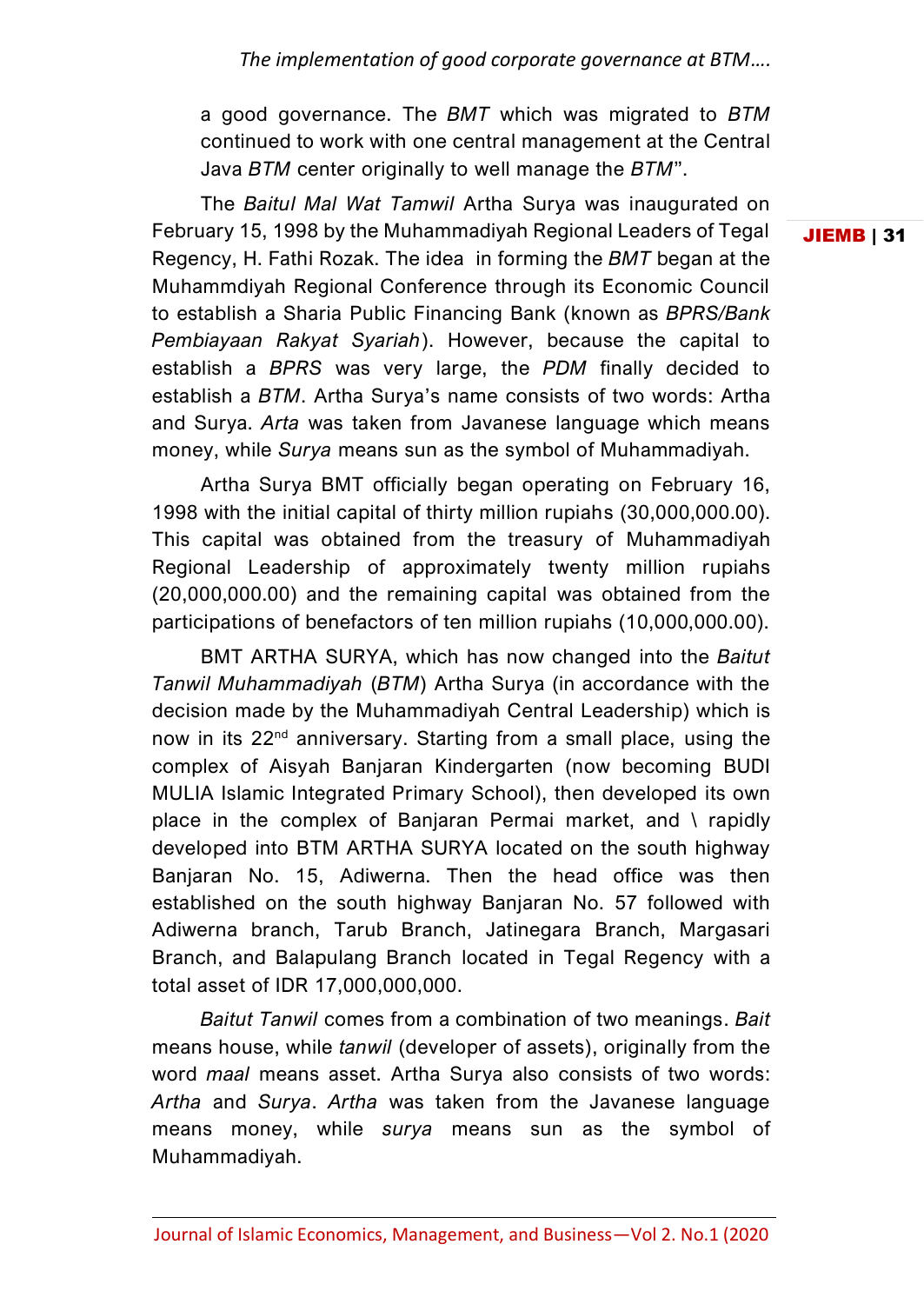#### Implementation of GCG

JIEMB | 32 Corporate Governance, such as transparency, accountability, After the researchers have collected the data from interviews, observations, and documentation, it is concluded that the *BTM* in Tegal Regency has generally implemented the values of Good responsibility, independence and fairness.

> However, after conducting a further analysis based on the data collected by the researcher, there values of Good corporate gevernance that still poorly implemented or in other words, it was still in the implementation process stage.

> As previously stated, Good Corporate Governance is ideally a good organizational governance mechanism in managing the organizational resources efficiently, effectively, economically, and productively with the principles of openness, accountability, responsibility, independence and fairness to achieve the organizational goals. Good organizational governance can be seen from the context of both organization's internal and external mechanisms.

> The organizational internal mechanism focused more on how the leadership of an organization regulates the organizational operation in accordance with the above principles. Meanwhile, the external mechanism emphasizes more on how the organizational interactions with the external parties run in harmony without neglecting the organizational goals.

## Analysis on Good Corporate Governance implemented by the BTM Artha Surya in Tegal regency

The advance theory has abundantly described the GCG, and in general, the analysis on the main principles of good corporate governance was implemented by the LKMS BTM Artha Surya in Tegal Regency as follows:

*1. Transparency*

Transparency is the openness in conveying materials and relevant information as well as the decision making process. In this case, the *BTM* discloses information and information that must be true and in accordance with the reality without lies and frauds to its members or the other stakeholders.

From the results obtained from the researchers' interview with the head of *BTM* board, H. Kholidin, it was explained that the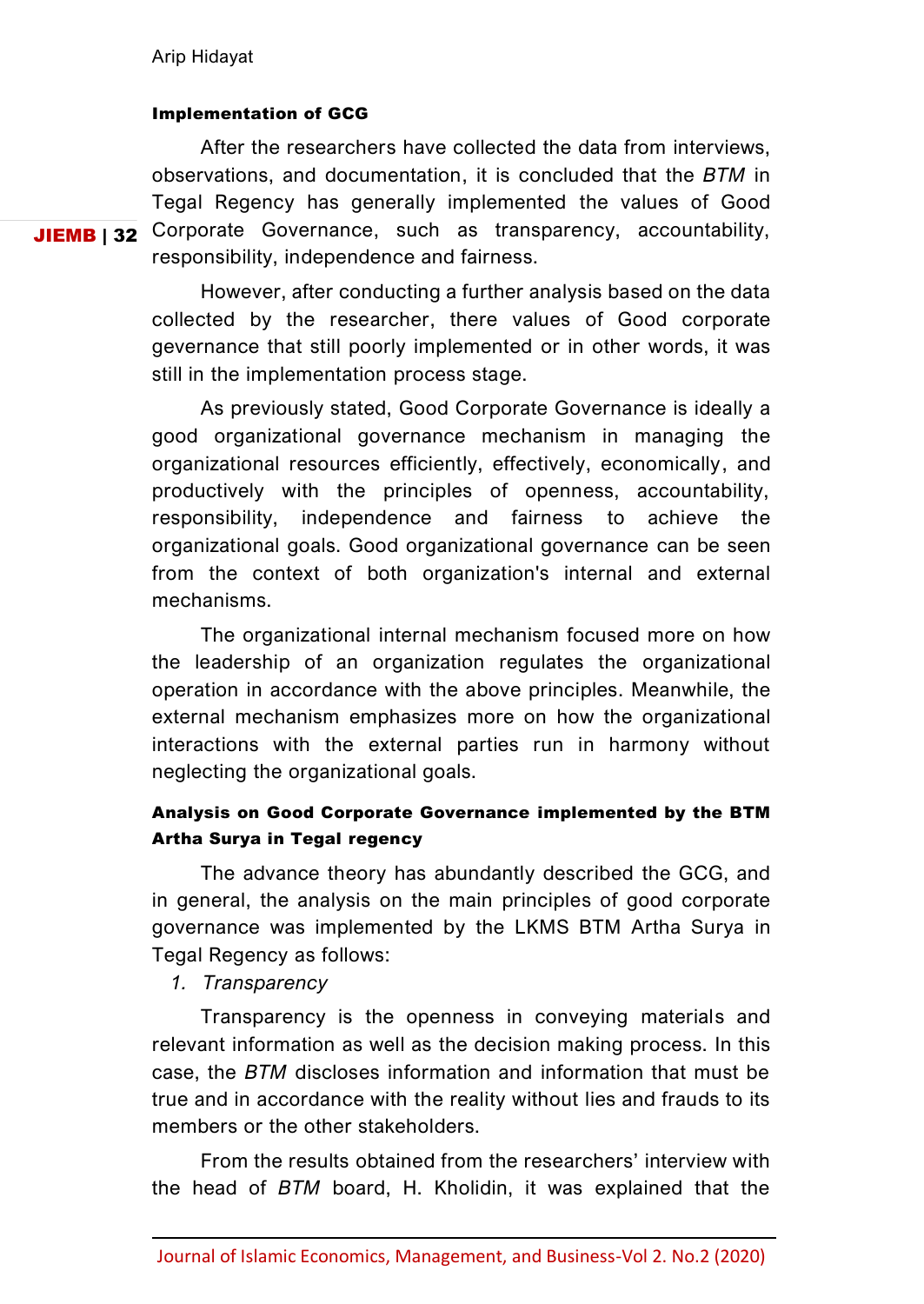*The implementation of good corporate governance at BTM….*

concept of transparency or openness was seen from the recruitment process for BTM employees which mechanisms included the candidates proposed by the Managers to the management based on those passing the administrative selection must be completed by the prospective *BTM* employees: copy of the latest and legalized diploma, passport-size photographs of 3x4, curriculum vitae, copy of Recidential Identity Card, copy of Muhammadiyah membership card (KTM), branch leadership cover letter of , and local Muhammadiyah branch.

The prospective employees were then selected by the management through written tests and interviews covering the test materials on Economics, Management, al-Islam and Muhammadiyah knowledge. The final result was determined by the management added with the inputs given by the managers for consideration.

In terms of recruitment, the *BTM* in Tegal Regecy, opens the employee recruitment vacancies to public. However, in the process, it involves the local branch (Muhammadiyah Branch Leadership) to control and provide recommendations for each prospective employee as a Muhammadiyah organization cadre. In fact, this is a part of exclusivity belonging to the BTM administrators in recruiting the prospective employees that Muhammadiyah cadres can play their role in developing the business charities. However, , the professionalism elements have become the main benchmark in several fields and parts.

*2. Accountability*

Accountability is the clarity of functions and implementation of responsibility of the BTM organs to run the management effectively. For example, the Funding officer (FO) function, one of the marketing functions, specifically focused on raising the capital from the third parties either in savings or deposits. The *BTM* in Tegal Regency has implemented the principle of accountability which is generally in accordance with their respective job descriptions, as expressed by the manager of *BTM* Margasari Branch, Ahmadi, stating that the implementation of Good Corporate Governance related to the decision making at the Margasari branch office on financing is based on personal or closeness. On the basis of decision making, there must be an agreement from the committee board and also take into account the survey results from the surveyor. So, the submission is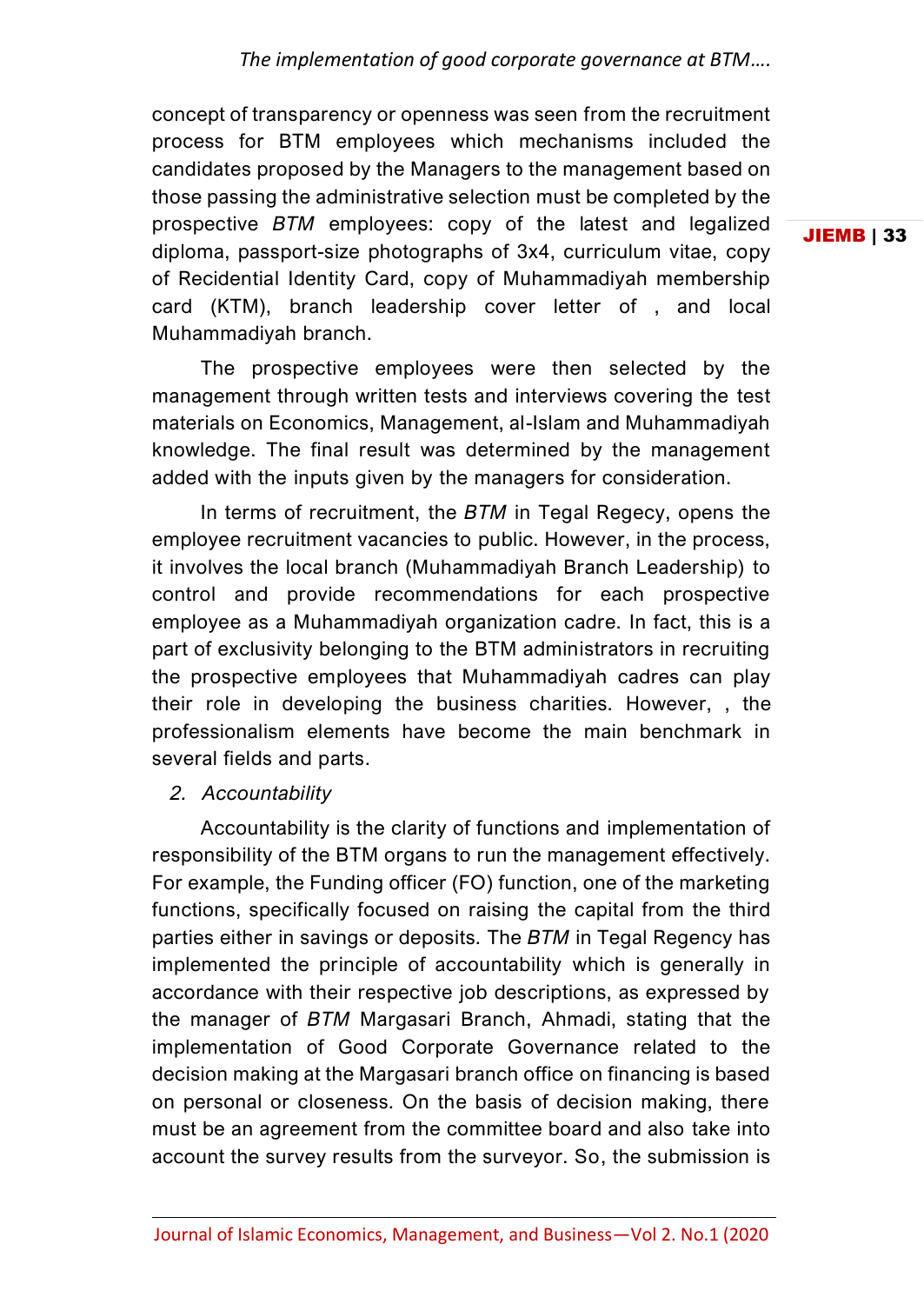not only based on the deemed feasibility to directly approve the proposal.

JIEMB | 34 feasibility of a prospective customer were in accordance with the The interview results above explained that the functions of the committee board and surveyors in processing and analyzing the regulations. It also described the clarity of function of the BTM internal parts or organs was in accordance with their respective job descriptions. Although there are several sections in those three branch offices (Jatinegara, Margasari, Balapulang) with job descriptions which seem overlapping, such as the roles of account officer and funding officer.

> As explained by Sugino, the Manager of BTM Balapulang branch, several sections in the BTM Branch, such as the Marketing section which has double job descriptions since the branch head at one time must also be able to play his/her role as a part of the financing section if a customer comes to the office, while the financing staff is taking a break.

> This not only happens in BTM Balapulang branch which employees have double functions and jobs. This is especially true in branches with four employees only. His main job is in the landing (AO) and Funding (FO) sections. According to the researchers' observations, this occured due to the number of assets which were still small and automatically managed by few employees. So the existence of multiple jobs in certain BTM branch offices does not mean that they have unclear, but effective and efficient functions.

*3. Responsibility*

Responsibility is the conformity of *BTM* management with the applicable laws and regulations and the principles of well managing the financial institutions. Based on the accountability principle, the *BTM* in Tegal Regency is related to the members that the BTM's cash activities and daily financial circulation management are in accordance with the applicable regulations. The daily report indicator is running well and on time. Hari Bagus Setiawan explained that the reports were in accordance with the procedures and on time Since the reports were daily sent by the branch offices. A report was once sent a little bit late, due to the power failure.

Due to the researchers' observations, the accountability aspect is related to the management appropriateness with the applicable regulations either daily, monthly, or annually. Although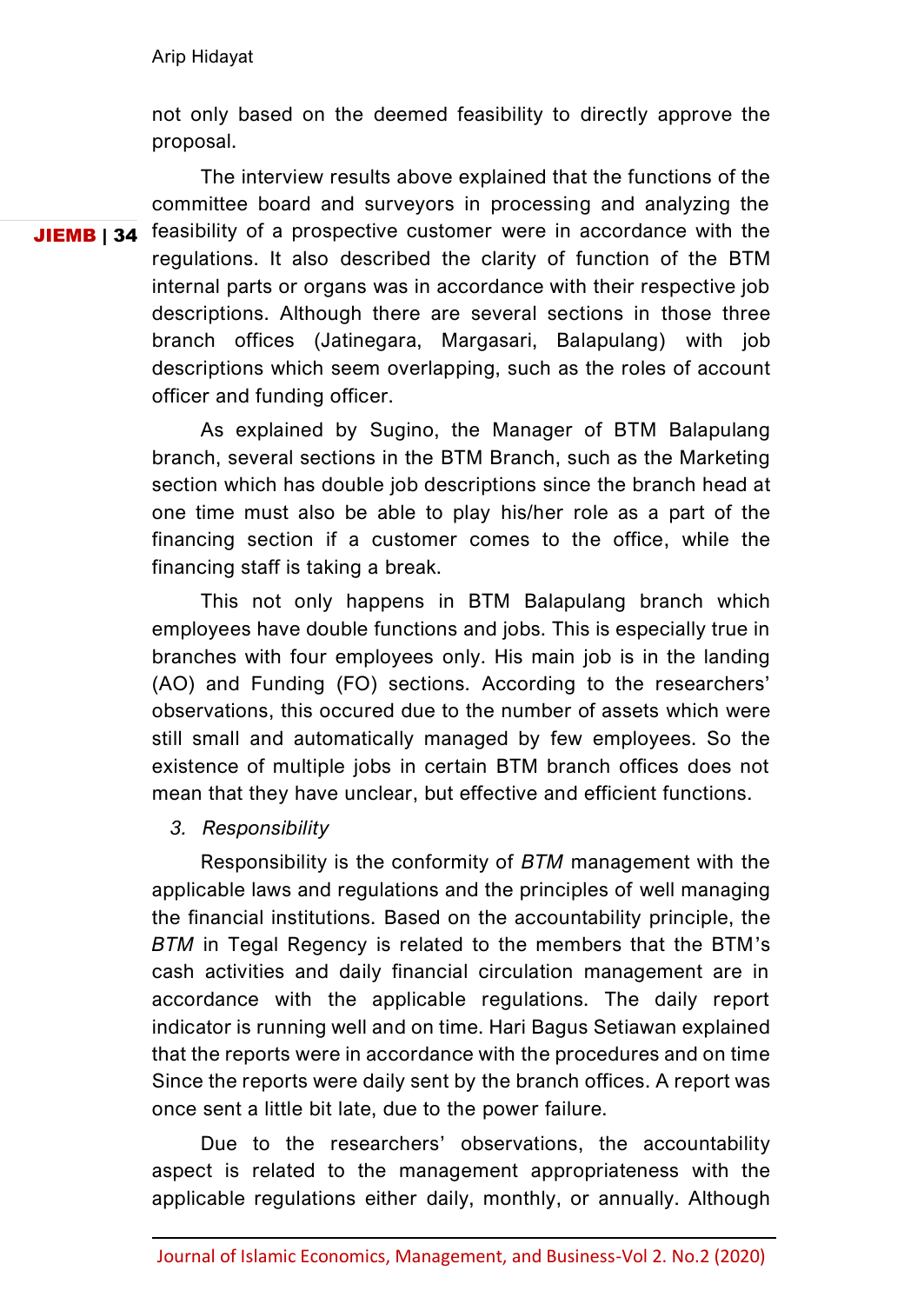some errors were found when calculating the difference, but those rarely happened. However, some main rules related to the Sharia aspects, the *BTM* in Tegal Regency has not fully complied with the existing regulations, as explained in the interview with the head of *BTM* management: " *BTM* has not complied with the *OJK* and *DSN* regulations, yet still in process. There are still many marketing and financing techniques not yet ideal as the *DSN fatwa*.

He also stated that *BTM* has not fully complied with the *OJK* and *DSN* regulations. It can be seen from the patterns of product introduction applications, contracts, and contract executions to customers presumed having no education or perhaps lack of effectiveness in education related to the Sharia values to the prospective customers. He further mentioned the existence of several *BTM* managers explaining the results' certainty percentage at the beginning. An example of a guaranteed profit sharing from a time deposit is for example 0.8% per month. The diction used in the Sharia system was to explain the term "ER" (Equivalent Rate) which means interest equivalent. The ER value was obtained from the business results from the previous month.

### *4. Independence*

Independence is related to *BTM's* behavior and action objectively and freely from any influence/pressure from any party. To find out the BTM's independence aspects, see the results of the following interviews. The *BTM* has not been freed from the intervention of the other parties since that from the center was also not yet independent, for example regarding to the rules, such as the *BTM's* primary mandatory to borrowthe capital credit from the center. When the regional leaders were in need, they were sometimes directed to the *BTM*. Although on the other hand, the PDM was the owner, there must be coordination first, as the rules apply.

The aforementioned explanations illustrate that *BTM* as a Sharia financial institution in Tegal Regency was not yet fully independent because intervention were still given by the outside parties regarding to several policies. First, the unwritten "appeal" from the Central Java *BTM* which requires each Primary/Regional *BTM* must borrow funds from the center. According to the researchers, the Central Java *BTM* Center started gaining the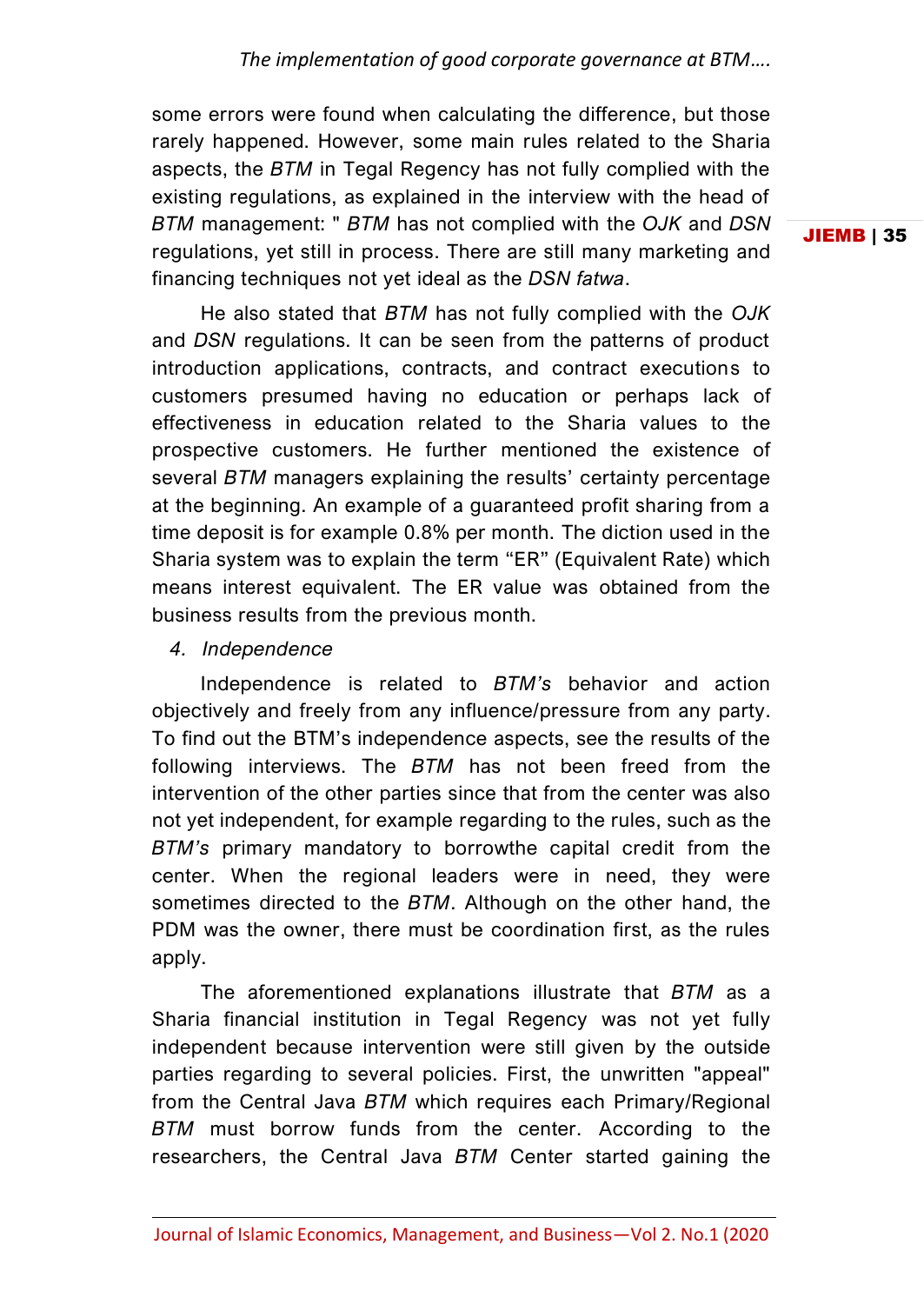minimal profits for its operational activities, such as visiting several regions.

JIEMB | 36 Second, as explained by the Head of *BTM* Management, intervention can also be seen from the attitude of some regional leaders who place the administrators without any coordination with the existing management ranks. Since management is the most important element in a microfinance institution, the management must have a regulation.

> It is important to formulate the business or management policies. According to him, it is better if the new candidates for the new management can replace the old to coordinate the existing board members.

*5. Fairness*

Fairness is a form of fairness and equality to influence the rights of stakeholders based on agreements and laws in force. Does BTM always give its members' rights?. Fairness principle does not differentiate the employees from the others, having healthy cooperation and mutual motivation. Based on the interviews conducted by the researchers, the BMT in Tegal Regency has obeyed the fairness principle as an indicator that the *BTM* has given its members' rights, including decent salary and good working support facilities, such as vehicles and uniforms.

Hari Bagus setiawan has explained thatBTM Artha Surya in Tegal Regency has given the prosperity for its employees, for example the annually increasing salary, facilitated with the inventory vehicles , uniforms, etc. He also stated that *BTM* has striven to fulfill its employees' rights. Ahmadi further explained that *BTM* has given the properity to its employees (especially for those living in Margasari). According to him, the prosperity was given depending on the assessments given to the employees.

However, the reasonableness aspect was not yet been well fulfilled due to the involvement of employees as the stakeholders, for example, in formulating the profit sharing targets. This policy is still purely in the management's hands inputs from the head office as a consideration. Ali Firdaus explained that the details of *BTM* employees as a part of stakeholders have not been involved in determining the profit sharing ratio, but in general they were involved in providing the Business and Budget Plan inputs for the planning years.